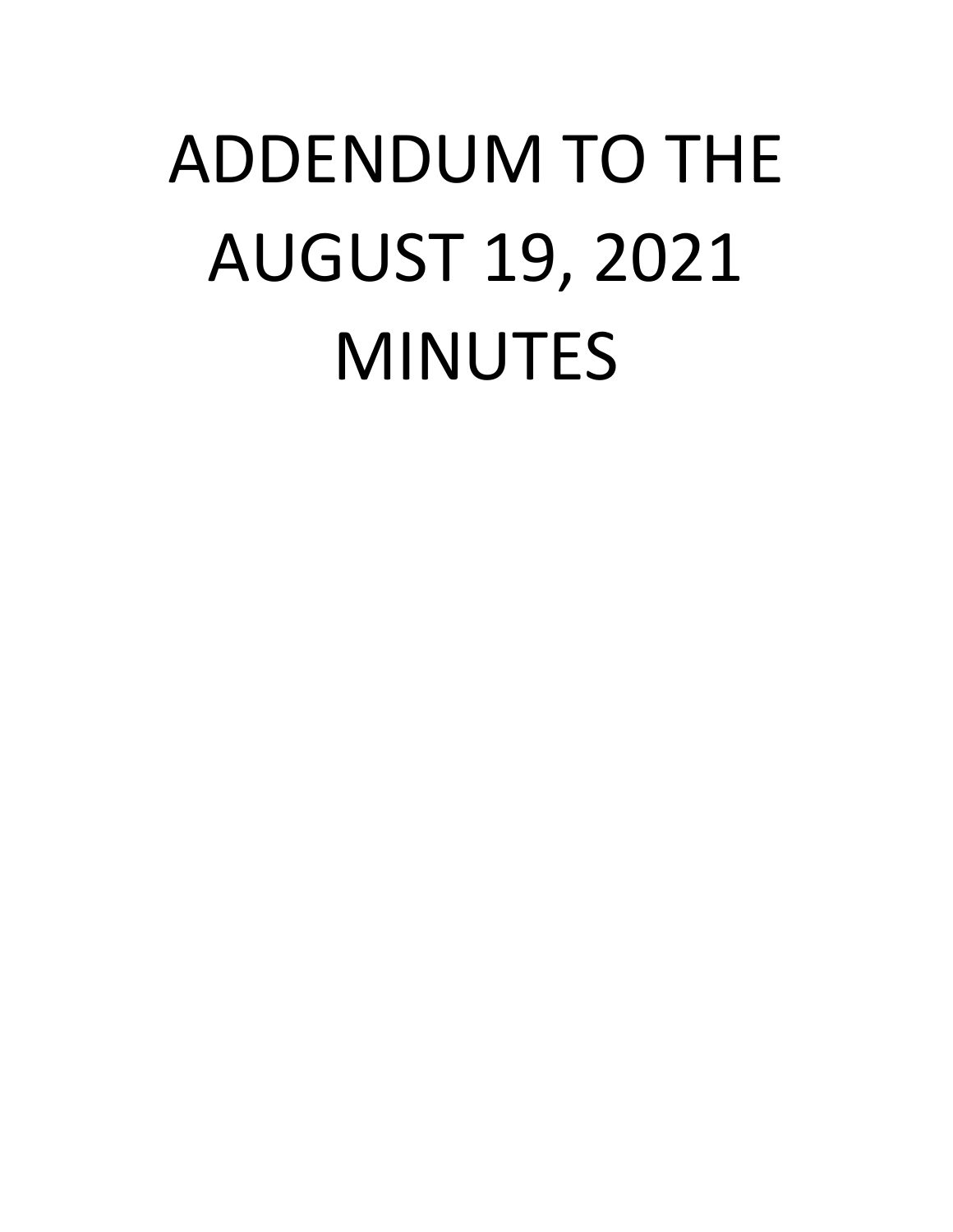## **PUBLIC COMMENT FOR AUGUST 19, 2021 CLGF MEETING**

I ask that this statement be included in the minutes of this meeting.

My public comment is regarding the apparently deceptive financial practices of Nye County and the *Town of Belmont*, which, with the full knowledge and backing of Nye County defrauds the government, and its citizens, of tax revenues.

The invented *Town of Belmont* is not a legitimate governmental entity or local government as defined by statute. The *Town of Belmont* has no one to be accountable and responsible for their financial actions and decisions. No records of the fiscal information of this bogus entity have ever been provided to the Department of Taxation.

For over eight years the Nye County Board of County Commissioners claimed to be the governing body of the Unincorporated Town of Belmont, even though the *Town of Belmont* is not, and has never been an unincorporated town.

This fictitious entity of the *Town of Belmont* purchased and holds title to property in Nye County, even though it has no budget, has never had a budget and the Department of Taxation has no financial records of this entity. No audits of its financial records has ever occurred.

Nye County has gone so far as to allow this phantom entity to be a tax-exempt entity so that it does not pay property transfer taxes or any property taxes.

Nowhere in the statutes of this state are there provisions for imaginary entities to be landowners or considered as being tax-exempt.

Written requests on the questionable financial practices of Nye County have been sent to the Department of Taxation, Tax Commission and Committee on Local Government Finance on several occasions over the past year and a half. Even though the Department of Taxation is statutorily mandated (NRS 360.293) to respond within 30 days, in writing, to any written requests from taxpayers, no written responses have ever been received regarding these issues.

Therefore, I have submitted a petition for an advisory opinion from the Department. According to the Chair of the Tax Commission, this request has been forwarded to the Attorney General's Office.

I look forward to the prompt written responses from the Department of Taxation, Tax Commission and Committee on Local Government Finance to these submitted written requests and the courtesy, fairness, and common-sense treatment of concerns of a taxpayer as are mandated by statute (NRS 360.291).

Respectfully,

Neal Jones [njones14791@gmail.com](about:blank)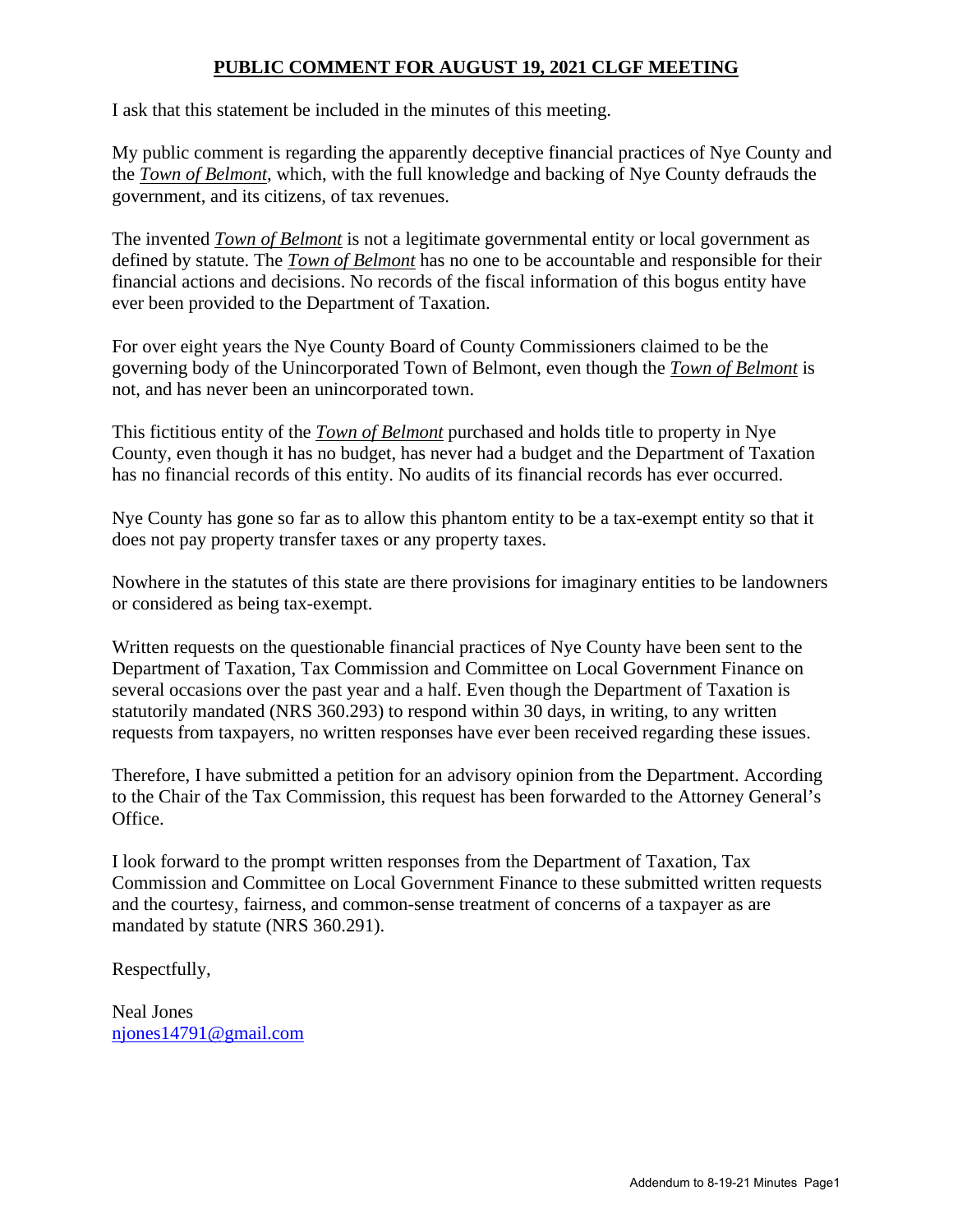## **Via Certified Mail / Return Receipt Requested:**

7020 0090 0002 1106 5047

Marvin Leavitt, Chairman Committee on Local Government Finance STATE OF NEVADA DEPARTMENT OF TAXATION 1550 College Parkway Suite 115 Carson City, Nevada 89706

## *Re: Belmont, Nye County, Nevada*

Dear Mr. Leavitt<sup>.</sup>

I am writing to request that the State of Nevada Department of Taxation and its affiliated Boards investigate the financial improprieties that occur in Nye County associated with the Town of Belmont, et al. I am a property owner in Belmont and a taxpayer to the County on those properties.

I have attempted to address my concerns and issues with Nye County, but they seem to ignore the concerns of their tax paying citizens or attempt to deflect any attempts to gain answers through denial or obfuscation. The County Commissioner for our district refuses to even respond to requests to have the issues related to Belmont placed on their agenda so that we may have open discussions in their meetings. The County Manager has stated that I am required to have a commissioner sponsor my requests to have an item placed on the agenda for the Nye County Board of County Commissioners (BoCC) meetings.

For the past eight years, the Nye County BoCC has stated on every one of their agendas that they were the governing body of the *Unincorporated Town of Belmont*. This was amazing in the fact that **Belmont is not an unincorporated town**, never has been. Finally, they have removed this reference from their agenda since it was a false statement that they were claiming. The many other underlying issues related to Belmont still exist.

The Nye County District Attorney's Office, in an attempt to justify Nye County's actions in Belmont, stated in a public meeting, that Belmont had been created as a town in 1844, under United States Congressional authority. As had to be pointed out to the County, that in 1844 these lands still belonged to the Republic of Mexico, so the U.S. Congress did not have any authority to create the town.

In response to a public records request, the Department of Taxation acknowledged that they have no records associated with the Town of Belmont.

NRS 269.520 defines "Town or Unincorporated Town". Nye County has stated that the Town of Belmont does not have a budget, because they do not have a tax rate associated with the town. The Town of Belmont has no means to generate any revenue for the town to use. Somehow, the Town of Belmont has paid for and owns property in Nye County. Additionally, the Town of Belmont is considered to be a tax-exempt entity, so they do not pay transfer or property taxes. When asked through public records requests for records of how these properties were acquired and paid for, the County's response is "We have no records responsive to your request".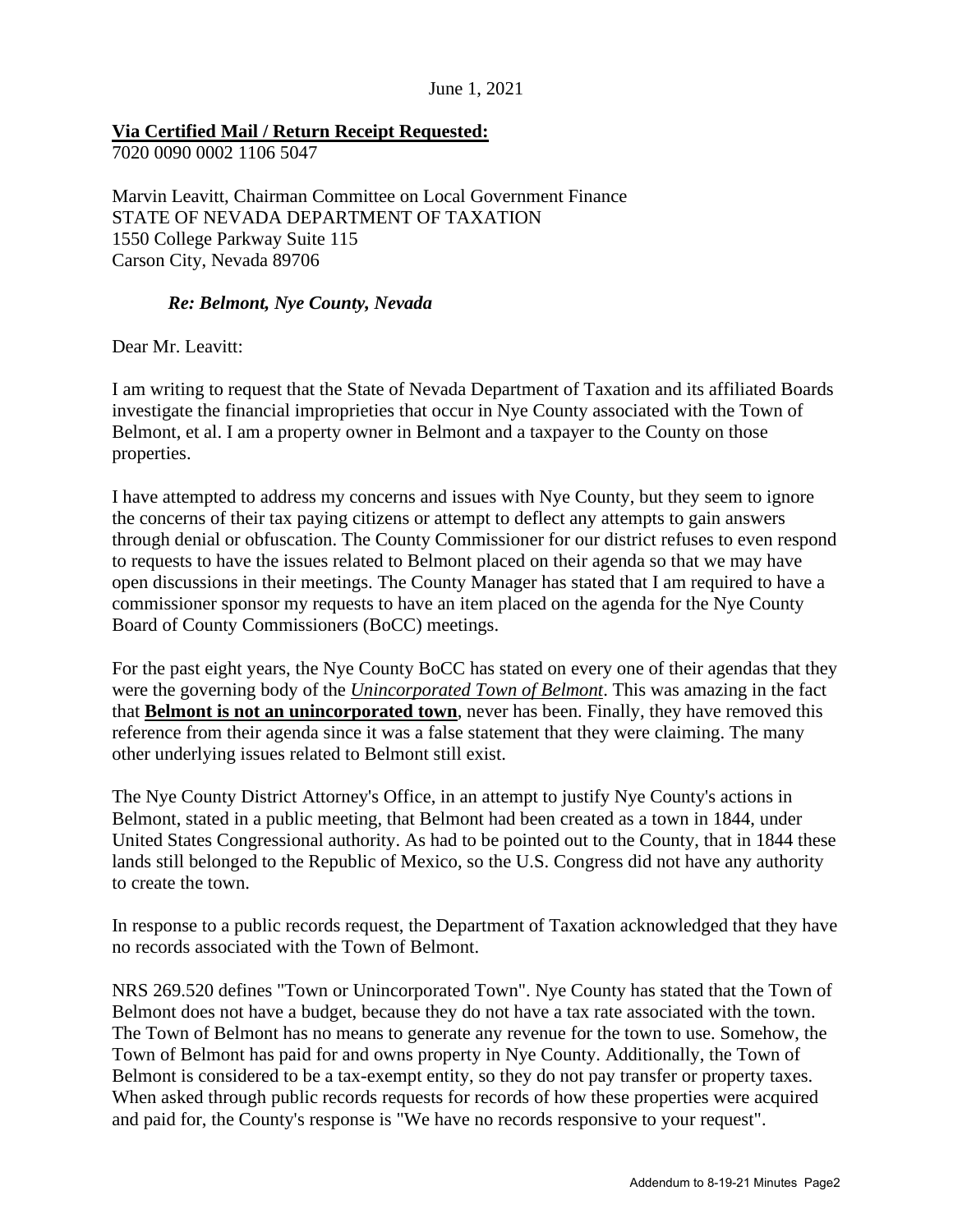Nye County District Attorney's Office solution to this issue was to tell the BoCC that the DA's Office would just write a resolution to change the name on the deeds for these properties into the County's name. We are still waiting for this action to take place and the legal justification the County uses for these actions and their communications with the legal owners of these properties when the legal owners do not exist.

Requests for answers from the Nye County Treasures Office have also been futile.

The outside auditor for the County replied that there were answers to these questions but would not provide these answers in writing.

At the November 10, 2020, BoCC meeting, the secretary for the Belmont Town Advisory Board (BTAB) stated in that meeting that the BTAB had paid for these properties from the budget that the County had given the Town of Belmont, to use as they saw fit. The County cannot provide any records of when these expenditures were discussed, voted on or approved. The County has repeatedly stated that Belmont does not have a budget, because they have no tax rate, because DTax has not assigned a tax rate for Belmont. The BTAB has no records of ever approving or authorizing anyone to expend funds, that they do not have, to acquire any properties.

The NRS allows for a local government to make application to be able to acquire properties for public use and public good. No application to acquire these properties by the Town of Belmont was ever made, according to Nye County. Since the Town of Belmont is not a legitimate local governmental entity, how is it they are allowed to act as one, with no transparency and without being responsible and accountable to the public?

How is a non-existent entity allowed to take these actions? How does a phantom entity get authorized to act as if they are legitimate? Why, when the tax paying public requests answers to these questions, the County ignores those requests? Nye County cannot claim ignorance to the activities of the Town of Belmont. Nye County maintains and monitors a post office box for this nonexistent entity of the Town of Belmont. The County Manager, Tim Sutton, claims to be the contact person for this phantom Town of Belmont governmental entity. Nye County cannot, or will not, provide any records of who the Town of Belmont governmental entity is made up of. Nye County claims the Belmont Town Advisory Board is a separate governmental body and is not overseen by Nye County. Nye County condones and enables these irresponsible, and possibly illegal, actions of the Town of Belmont.

These issues have been previously brought to the attention of Mr. Jeffrey Mitchell of DTax, in an email of May 19, 2020. Mr. Mitchell had promised to investigate other financial irregularities in Nye County, I added my concerns on Belmont at that time. This investigation seems to have fallen by the wayside.

So, I am again asking the Department of Taxation to investigate these fraudulent financial activities of Nye County and the Town of Belmont and provide a written response so the public can be assured that our tax monies are being handled properly, transparently and in accordance with the laws of this State.